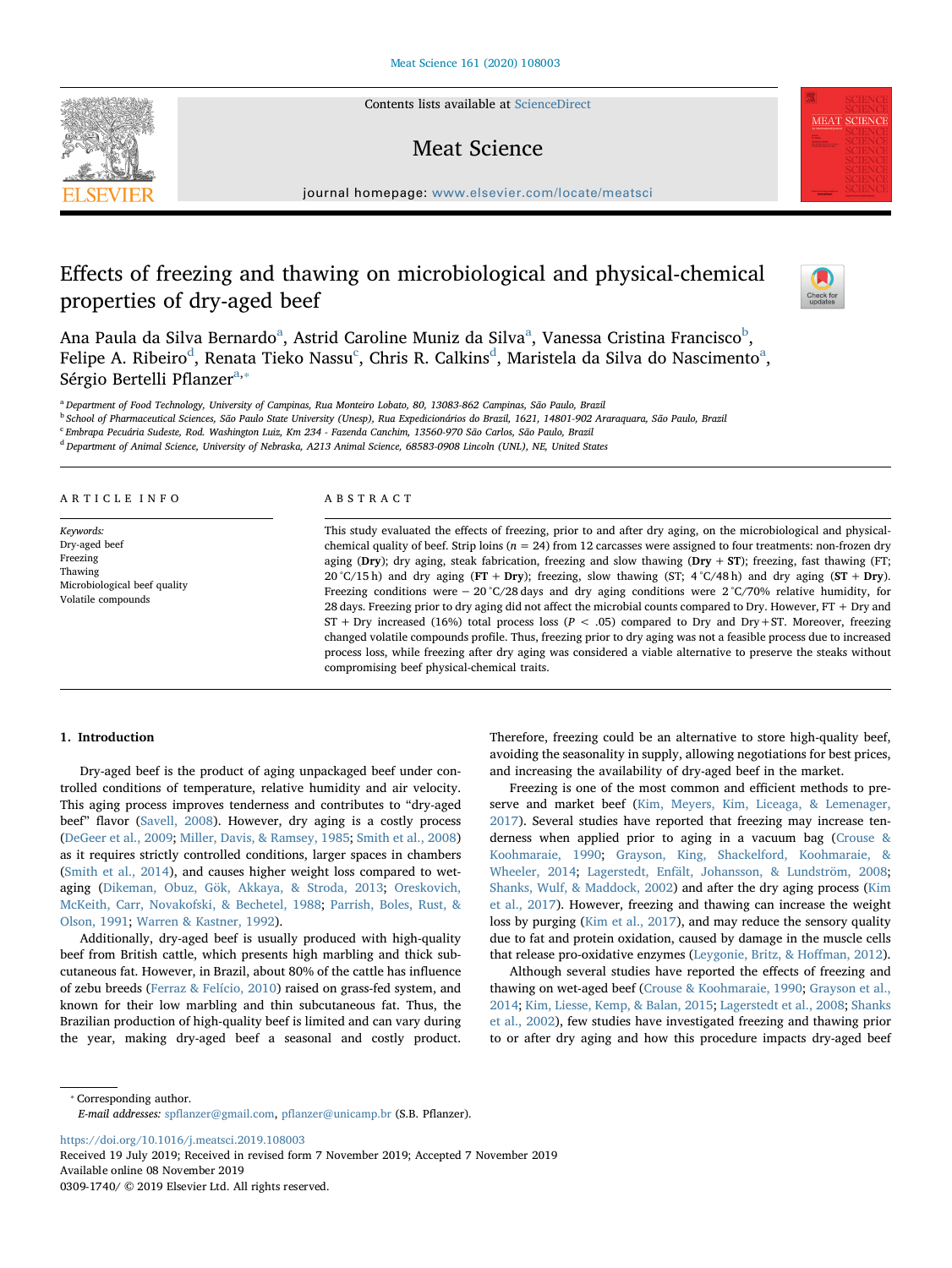quality attributes. Therefore, this study assessed the viability to produce dry-aged beef with previously frozen loins and analyzed the effects of thawing at two different rates (temperature x time) on the yield, physical-chemical traits, volatile compounds, and microbial characteristics. In addition, it was evaluated the impact of freezing steaks after dry aging on physical-chemical quality attributes.

## 2. Material and methods

## 2.1. Raw material preparation and aging conditions

Twelve pairs of strip loins (left and right-side) from grass-fed zebu steers (around 3 years old: 288 kg  $\pm$  35 kg average carcass weight; and  $3.3 \pm 0.3$  mm of subcutaneous fat measured between the 12th and 13th ribs) were collected at 3 days postmortem from a commercial beef plant.

The strip loins were vacuum packaged in bags (50  $\mu$ m thick; O<sub>2</sub> permeability of  $20 \text{ cm}^3 \text{ O}_2/\text{m}^2/24$  h at  $23 \text{ }^\circ \text{C}$ , atmospheric pressure and 0% relative humidity; maximum CO $_2$  permeability of 100 cm $\rm{^{3}$  CO $_2/\rm{m^2/\,}}$ 24 h at 23 °C, atmospheric pressure and 0% relative humidity; Cryovac® BB 2620, Cryovac Brasil Ltda.), placed on ice, and transported to the Meat Laboratory at the University of Campinas, São Paulo, Brazil.

At the laboratory, one steak was cut out from the middle of each strip loin for sample characterization analyses (pH, moisture and fat content, Warner-Bratzler shear force, and volatile compounds), providing other two loin sections per strip loin (four per animal). Each section position (anterior and posterior) was balanced allocated into one of the four treatments, avoiding any position effect among the treatments: dry aging for 28 days, steak fabrication and analyses on non-frozen steaks (Dry); dry aging for 28 days, followed by steak fabrication, freezing of steaks at −20 °C for 30 days, slow thawing (ST) at 4 °C/24 h and analyses (Dry+ST); freezing of loins at −20 °C for 30 days, fast thawing (FT) at 20 °C/15 h (controlled room temperature), dry aging for 28 days, followed by steak fabrication and analyses (FT + Dry); freezing of loins at  $-20$  °C for 30 days, slow thawing (ST) at 4 °C/48 h, dry aging for 28 days, followed by steak fabrication and analyses  $(ST + Dry)$ .

The sections assigned to  $FT + Dry$  and  $ST + Dry$  were vacuum packaged, and evenly distributed in a commercial freezer (BVR28 model, Brastemp - Whirlpool, Brazil) used exclusively for this experiment and set to  $-20$  °C. The remaining sections were placed in an adapted aging chamber (VN50R model, Metalfrio 2010 ©, Brazil) at 2 °C, 70% relative humidity and 2.5 m/s of air velocity.

#### 2.2. Weight loss and steak preparation

The strip loins sections were weighed prior to and after aging and the percentage of evaporation loss was calculated as: (initial weight – post-aging weight)/initial weight x 100. After aging, the dried surface was trimmed (approximately 5 mm-thick) and weighed. The percentage of trimming loss was calculated as: (weight of trimmings/initial weight) x 100. The percentage of thawing loss was also determined by weighing the strip loin sections before and after the freezing/thawing process: (initial weight – post-thawing weight/initial weight) x 100.

After the trimming process, steaks (2.54 cm-thick) were cut out from the loin sections, using a ruler to measure the thickness of each steak. The steaks were assigned to moisture content and pH, thiobarbituric acid-reactive substances, shear force, color display, and volatile compounds. Samples for microbiological analyses were collected from the dehydrated lean surface, avoiding subcutaneous fat.

#### 2.3. pH and water activity

The pH was measured in duplicate by inserting a calibrated puncture pH electrode (MP125 portable pH meter, Mettler Toledo, Brazil) directly into the steaks assigned to this analysis, cut from both fresh

(non-frozen and non-aged) and aged samples. The water activity was measured in the dried trimmed crust (2 mm-thick), using a water activity analyzer (Aqualab 4TE, Decagon, São Paulo, Brazil).

#### 2.4. Moisture, fat and thiobarbituric acid-reactive substances

The internal moisture content was determined for both non-aged and aged samples, in triplicate, by grinding lean beef and drying it in a forced air convection oven, according to [AOAC \(1990\)](#page-7-5) procedures. The fat content was determined according to the [Bligh and Dyer \(1959\)](#page-7-6) procedures, in non-aged samples. The thiobarbituric acid-reactive substances (TBARS) were determined, in quadruplicate, on the internal lean beef after aging, according to [Bruna, Ordóñez, Fernández, Herranz,](#page-7-7) [and De La Hoz \(2001\),](#page-7-7) modifying the procedure by adding 20 mL of 5% TCA instead of 15 mL of 0.38 M HClO<sub>4</sub>.

## 2.5. Shear force

Steaks (2.54 cm-thick) assigned for the shear force analysis were cooked using some adaptations from the American Meat Science Association cookery guidelines ([AMSA, 2015\)](#page-7-8). The steaks were placed on a metal rack over and aluminum tray and cooked in an electric oven (Fritomaq, Brazil) at 170 °C until the internal temperature reached 71 °C measured by copper-constantan thermocouples (E5CWL Omron, CSW) inserted into the geometric center of the steaks. Each steak was weighed, prior to and after cooking, and the cooking loss was calculated according to the following equation: (raw weight – cooked weight/raw weight)  $\times$  100.

After cooking, the steaks were kept at room temperature to cool (about 30 min) and then overwrapped in polyvinyl chloride film and chilled overnight at 4 °C according to [AMSA \(2015\)](#page-7-8) procedures. Six round cores of 1.27 cm diameter were removed from each steak parallel to the muscle fibers using a handheld coring device. The shear force (N) was measured by shearing each core in the center using a Warner-Bratzler blade attached to a Texture Analyzer (TA-XT Plus, Texture Technologies Corp./Stable Micro Systems, UK) with a crosshead speed of 250 mm/min [\(AMSA, 2015\)](#page-7-8).

## 2.6. Color

Each steak assigned for the measurement of instrumental color was placed on a polystyrene tray covered with a polyvinyl chloride film and placed in a cooler at 4 °C, without light exposure, for 5 days. The instrumental color was measured every day in triplicate using a portable colorimeter (CM 508-d, Hunter MiniScan TMXE) with attached moisture protector accessory and calibrated using white and black tile standards. The color was determined by CIE  $L^*$ ,  $a^*$ , and  $b^*$  values using the illuminant D65 source and the standard observer of 10°, according to [AMSA \(2012\)](#page-7-9) protocol. Chroma and hue angle were calculated by using the CIE L<sup>\*</sup>, a<sup>\*</sup>, and b<sup>\*</sup> values, according to the following formulas; Chroma =  $(a^{*2} + b^{*2})^{1/2}$  and hue angle =  $\tan^{-1}(b^{*}/a^{*})$  ([AMSA,](#page-7-9) [2012\)](#page-7-9).

## 2.7. Microbiological analyses

Samples for microbiological analyses were collected prior to aging and freezing (fresh samples), after thawing  $(FT + Dry$  and  $ST + Dry$ ), and after dry aging (Dry,  $FT + Dry$  and  $ST + Dry$ ). Ten grams of the beef surface, measuring  $\pm 2$  mm-thick, were aseptically collected from three loin sections of each step and treatment mentioned above. Each sample was homogenized with 90 mL of 0.1% peptone water (Difco, MD, USA) in a stomacher (Stomacher 400 circulator, Seward, UK) for 2 min at 230 rpm. When necessary, decimal dilutions were performed in 0.1% peptone water (Difco). Samples were analyzed for total bacterial count (TBC), psychrotrophic microorganisms (PSY), Enterobacteriaceae (ENT), lactic acid bacteria (LAB) and yeasts and molds (YM).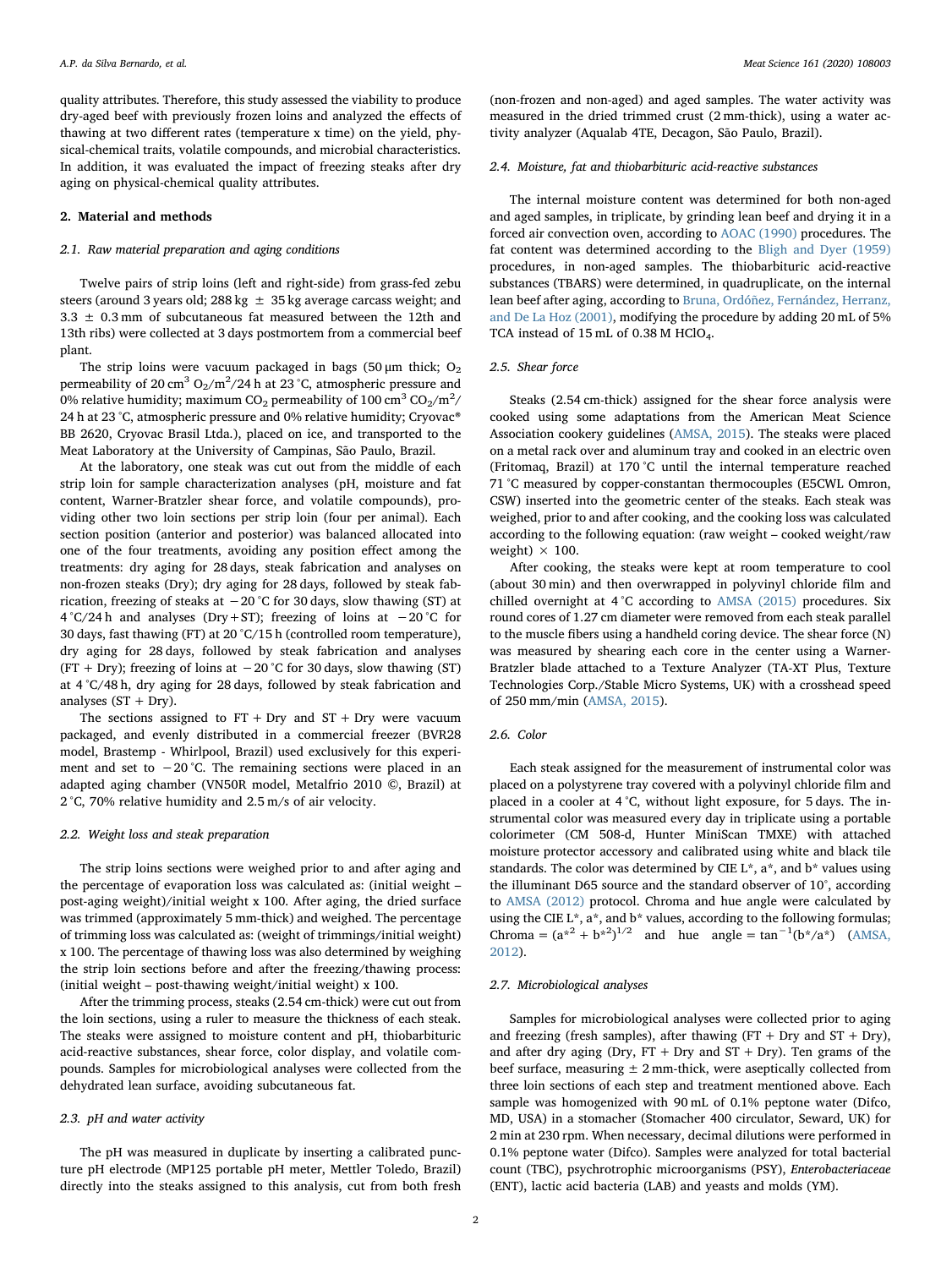<span id="page-2-0"></span>

Fig. 1. Effect (mean  $\pm$  SEM) of treatments on thawing, evaporation, trimming and total process losses on beef samples (n = 48). a, b Different letters among treatments within each weight loss parameter (thawing, evaporation, trimming and total process loss) indicate significant differences (P < .05). \* Thawing loss of Dry+ST was measured on thawed steaks (4 °C/10 h) and had 1.1  $\pm$  0.1%. ( $\square$ ) Dry: dry aging for 28 days; ( $\square$ ) Dry+ST: dry aging for 28 days, steaks fabrication, freezing at  $-20$  °C and thawing at  $4$  °C/24 h; ( $\Box$ ) FT + Dry: freezing at  $-20$  °C, fast thawing at 20 °C/15 h and dry aging for 28 days; ( $\Box$ ) ST + Dry: freezing at −20 °C, slow thawing at 4 °C/48 h and dry aging for 28 days.

The TBC and PSY counts were determined in Plate Count Agar (PCA, Acumedia, MI, USA) with incubation at 35 °C for 48 h and 7 °C for 10 days, respectively ([Ryser & Schuman, 2015](#page-8-12); [Vasavada & Critzer,](#page-8-13) [2015\)](#page-8-13). The LAB was determined using Man, Rogosa and Sharpe agar (MRS, Difco) incubated under anaerobic conditions (Probac, Brazil) at 35 °C for 72 h [\(Njongmeta, Hall, Ledenbach, & Flowers, 2015\)](#page-8-14). To quantify the Enterobacteriaceae family, Violet Red Bile Glucose agar (VRBG, Acumedia) in pour plate with overlay and incubation at 35 °C for 24 h was used ([Kornacki, Gurtler, & Stawick, 2015](#page-8-15)). The YM counts were determined in Dichloran Rose Bengal Chloramphenicol agar (DRBC, Acumedia) incubated at 25 °C for 5 days ([Ryu & Wolf-Hall,](#page-8-16) [2015\)](#page-8-16). The molds isolated from dry aged samples were cultivated in Czapek Yeast Autolysate agar (CYA) at 25 °C for 7 days and identified by morphological characteristics ([Pitt & Hocking, 2009](#page-8-17)).

## 2.8. Volatile compounds qualitative profile

A pool of 12 steaks (2.5 cm-thick) was obtained for each treatment. The steaks were cooked, separately, in a Combi oven (Tedesco, Santa Maria, RS, Brazil), pre-heated at 180 °C, until the samples reached an internal temperature of 75 °C. After cooking, the 12 steaks of each treatment were ground all at once, obtaining a pooled sample. Ten grams of this pool were weighed in 60 mL flasks in triplicate. The solidphase microextraction technique was used for volatile compounds extraction, using a CAR/PDMS (Carboxen/polydimethylsiloxane, Sigma, Bellefonte, PA, USA) fiber as stationary phase. The extraction was performed at 60 °C for 10 min in a water bath, and then the fiber was exposed in the headspace for 65 min. Gas Chromatography coupled to Mass Spectrometry (GC–MS) (QP-2010 model, Shimadzu® Kyoto, Japan) was used to separate and identify beef volatile compounds. Thermal desorption was performed at 300 °C in a splitless mode injector for 1 min. The volatile compounds were separated by a DB- 5 MS (5% phenyl, 95% dimethylpolysiloxane) of 60 m  $\times$  0.25 mm internal diameter and 1 μm width of the stationary phase (J&W Scientific®, Santa Clara, CA, USA). The column temperature started at 40 °C for 2 min, increasing the temperature at the rate of 4 °C/min until 180 °C, followed by a rate of 60 °C/min up to 300 °C, remaining at this temperature for

5 min. The rate of 60 °C/min was used to reach the final temperature faster and cleaning the column, as the volatile compounds of interest are detected up to 180 °C. Helium was the carrier gas, at a flow rate of 1 mL/min. A quadrupole mass detector was operated in the following conditions: ionization energy 70 eV, interface temperature of 300 °C, ions source temperature 200 °C. The mass spectrum was set at the scanning mode, monitoring the range from  $35$  to  $350 \, \text{m/s}$ . Compounds were identified by their mass spectra, compared to the library database of GC–MS (NIST, 2002). To confirm identification, a n-alcane  $(C_7-C_{30})$ (Supelco, Bellefonte, PA, USA) solution was injected into the equipment under the same conditions as the samples to obtain the LTPRI (linear temperature programmed retention index of the volatile compounds). The experimental identification was performed by comparing the LTPRI and the mass spectra with the reports from the literature, with a similarity of a minimum of 85% and maximum variation of  $\pm$  10.

Specific compounds of each volatile compound were selected, transformed to log10 and a principal component analysis (PCA) was applied to check any separation between groups within the effects studied based on the volatile compounds.

#### 2.9. Data analyses

This experimental design allocated 24 loins from 12 beef carcasses into 4 balanced treatments considering four freezing/thawing methods: non-frozen; frozen steaks after dry aging; frozen before dry aging and thawed at 20 °C/15 h; frozen prior to dry aging and thawed at 4 °C/ 48 h. The data were analyzed using the software Statistica 10.0 (StatSoft, 2010) for ANOVA one-way. For color, the data were analyzed using the variance analysis for repeated measures ANOVA. The means of interest were analyzed by the Tukey test at 5% level of significance.

## 3. Results and discussion

### 3.1. Sample characterization

Samples were characterized prior to aging. On average, raw samples had 3.3  $\pm$  0.3 mm thickness of subcutaneous fat, a pH of 5.43  $\pm$  0.02,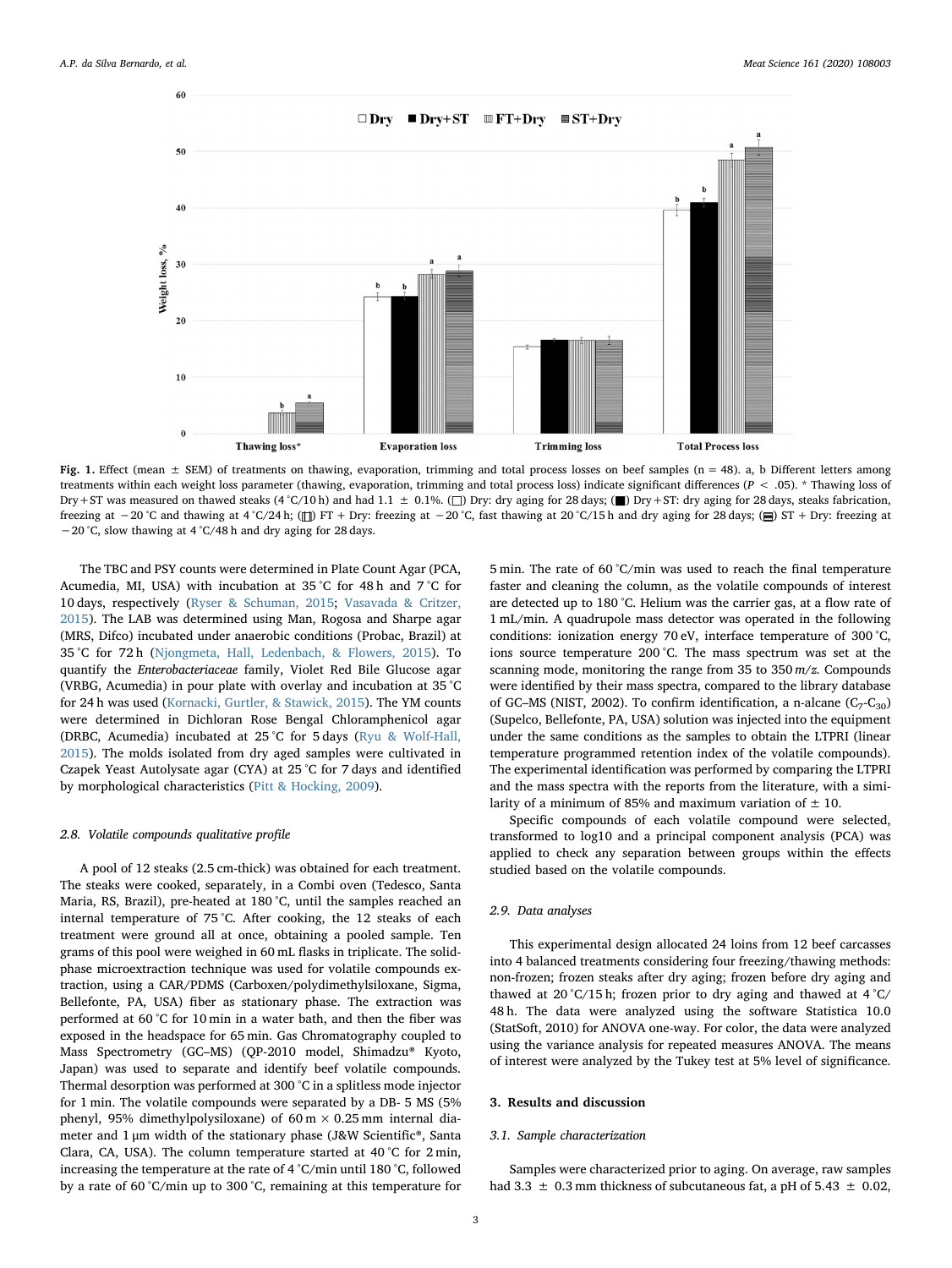moisture and fat content of 75.1  $\pm$  0.2% and 1.9  $\pm$  0.1%, respectively, and Warner-Bratzler shear force of  $52.87 \pm 2.83$  N.

## 3.2. Thawing, trimming, evaporation and total process losses

Thawing losses were lower for  $FT + Dry$  compared to  $ST + Dry$  $(P < .05; Fig. 1)$  $(P < .05; Fig. 1)$ . According to [Haugland \(2002\)](#page-8-18) fast thawing (lower thawing time) reduces exudate formation. In addition, [Gonzalez-](#page-7-10)[Sanguinetti, Añon, and Calvelo \(1985\)](#page-7-10) indicated that the lower exudate formation is related to water flow into intracellular spaces and water reabsorption by the muscle fibers, caused by increased water activity due to the melting of ice crystal formed in the extracellular spaces during the freezing process. The  $Dry + ST$  steaks, that were frozen after dry aging, had on average  $1.1 \pm 0.1\%$  of thawing loss. The trimming loss reached about 16% and no difference was observed between the treatments ( $P = .258$ ; [Fig. 1](#page-2-0)).

The  $FT + Dry$  and  $ST + Dry$  had higher evaporation and total process losses compared to Dry and Dry+ST ( $P < .05$ ; [Fig. 1](#page-2-0)). Evaporation loss was about 4 percentage points higher for  $FT + Dry$  and ST + Dry and, adding to thawing loss, these samples had up to 11 percentage points more of total process loss than Dry and Dry+ST did. This increase in evaporation loss, and consequently in total process loss, is related to muscle fiber disruption due to the formation of ice crystals that damages the fiber structure and concentrates solutes leading to protein denaturation ([Leygonie et al., 2012](#page-8-10)) and to a decrease in the water-holding capacity of meat ([Añón & Calvelo, 1980](#page-7-11); [Leygonie et al.,](#page-8-10) [2012;](#page-8-10) [Ngapo, Barbare, Reynolds, & Mawson, 1999](#page-8-19); [Vieira, Diaz,](#page-8-20) [Martínez, & García-Cachán, 2009](#page-8-20)). Therefore, in this study, the freezing of the loins prior to dry aging was not considered a viable procedure to store high-quality beef. Increasing total process loss could also result in higher production costs, making the process inviable.

## 3.3. pH, water activity, moisture and thiobarbituric acid-reactive substances

The final pH was not affected by the treatments  $(P = .274;$  [Table 1](#page-3-0)). Previous studies have reported similar results, where the freezing process did not influence the pH either prior to or after aging ([DeGeer](#page-7-0) [et al., 2009](#page-7-0); [Kim et al., 2015;](#page-8-11) [Kim et al., 2017\)](#page-8-7).

Regarding the effects of treatments on the water content, the  $FT + Dry$  and  $ST + Dry$  showed lower values of surface water activity and moisture content compared to Dry and Dry+ST ( $P < .05$ ; [Table 1\)](#page-3-0). These results were expected as freezing reduces the meat water-holding capacity due to muscle fiber disruption caused by ice crystals formation [\(Leygonie et al., 2012](#page-8-10)).

No differences were observed in TBARS values between the treatments ( $P = .971$ ; [Table 1\)](#page-3-0). Moreover, the values obtained in the TBARS analysis were lower than the threshold for detection of rancid flavor, which is 2 mg MDA/kg ([Campo et al., 2006](#page-7-12); [Greene & Cumuze, 1981](#page-8-21); [Vieira et al., 2009;](#page-8-20) [Watts, 1962](#page-8-22)). These low TBARS could be related to the high levels of vitamin E found in beef from grass-fed cattle. Studies have demonstrated that beef from grass-fed cattle has higher vitamin E contents, which increases the beef stability against lipid oxidation

([Nuernberg et al., 2005](#page-8-23); [Warren et al., 2008\)](#page-8-24). Additionally, [Nuernberg](#page-8-23) [et al. \(2005\)](#page-8-23) indicated that beef from grass-fed cattle showed more oxidative stability than from cattle fed with concentrate diet, even for previously frozen beef. Although it was not determined, it seems that the beef from grass-fed cattle used in the current study had high Vitamin E contents, which provided the oxidative stability. Further investigation is necessary to evaluate the effects of Vitamin E and other potential antioxidants on freezing and dry aging processes.

## 3.4. Shear force and cooking loss

No differences were observed in shear force values for the different treatments ( $P = .449$ ; [Table 1\)](#page-3-0). [Aroeira \(2014\)](#page-7-13) also found no differences in shear force values between samples frozen prior to aging and non-frozen samples, both aged for the same period. [Wheeler, Miller,](#page-8-25) [Savell, and Cross \(1990\)](#page-8-25) reported no differences in shear force values of samples frozen after 14 days of aging compared to samples aged for 13 days and non-frozen samples. However, several studies indicate that freezing prior to aging increases beef tenderness [\(Crouse & Koohmaraie,](#page-7-3) [1990;](#page-7-3) [Kim et al., 2017](#page-8-7); [Lagerstedt et al., 2008](#page-8-8); [Shanks et al., 2002\)](#page-8-9) which can be associated to muscle fiber disruption through ice crystal formation ([Leygonie et al., 2012](#page-8-10); Petrović, Grujić[, & Petrovi](#page-8-26)ć, 1993) and/or by the release of proteolytic enzymes that increase the aging rate ([Vieira et al., 2009](#page-8-20)). According to [Setyabrata and Kim \(2019\)](#page-8-27), this divergence between studies could be related to the various intrinsic and extrinsic factors that affect shear force values; therefore, further investigations are necessary to evaluate the decrease in shear force due to freezing on sensory perception.

In this study,  $FT + Dry$  and  $ST + Dry$  samples had lower cooking loss compared to Dry and Dry+ST samples ( $P < .05$ ; [Table 1](#page-3-0)). This result was expected due to the lower moisture content found in the  $FT + Dry$  and  $ST + Dry$  after aging thus less water was available to be lost during the cooking procedure.

## 3.5. Color

No differences were observed in L\* values (lightness) during 4 days of display ( $P > .05$ ; [Table 2\)](#page-4-0). However, on the 5th day of display the FT + Dry had slightly lower L\* values ( $P < .05$ ; [Table 2\)](#page-4-0) compared to the other treatments, although this difference was less than three units, which was considered minimal. Even though several studies have described that freezing and thawing resulted in lower L\* values (darker color) compared to non-frozen beef ([Aroeira et al., 2017](#page-7-14);[Kim et al.,](#page-8-7) [2017;](#page-8-7) [Vieira et al., 2009](#page-8-20)), the results of this current study indicated that the beef lightness was not affected by freezing. This suggests that the dry aging process had more impact on the L\* values than the freezing process did.

The Dry showed higher a\* (redness), b\* (yellowness), and chroma (color intensity) values ( $P < .05$ ; [Table 2\)](#page-4-0) compared to the other treatments during the display period, except on the 2nd day, when Dry had sharp decrease in  $a^*$ ,  $b^*$ , and chroma values ( $P < .05$ ; [Table 2](#page-4-0)). These observations indicated that freezing, either prior to or after dry

<span id="page-3-0"></span>Table 1

| Effect (mean $\pm$ SEM) of treatments on pH, surface $a_W$ , moisture, TBARS, Warner-Bratzler shear force (WBSF) and cooking loss ( $n = 48$ ) of beef samples. |  |
|-----------------------------------------------------------------------------------------------------------------------------------------------------------------|--|
|-----------------------------------------------------------------------------------------------------------------------------------------------------------------|--|

|                  | Dry                            | $Drv + ST$                    | $FT + Dry$                   | $ST + Dry$                    | P-value    |
|------------------|--------------------------------|-------------------------------|------------------------------|-------------------------------|------------|
| pH               | $5.59 \pm 0.02$                | $5.53 \pm 0.02$               | $5.51 \pm 0.02$              | $5.45 + 0.09$                 | 0.274      |
| Surface $a_w$    | $0.9419 \pm 0.0017^{\text{a}}$ | $0.9384 \pm 0.0030^{ab}$      | $0.9269 \pm 0.0030^{\rm bc}$ | $0.9255 \pm 0.0046^{\circ}$   | ${}< 0.05$ |
| Moisture, %      | $72.80 \pm 0.29^{\text{a}}$    | 72.91 $\pm$ 0.28 <sup>a</sup> | $70.02 \pm 0.27^{\rm b}$     | 69.61 $\pm$ 0.31 <sup>b</sup> | < 0.0001   |
| TBARS, mg MDA/kg | $0.24 \pm 0.03$                | $0.25 + 0.02$                 | $0.24 \pm 0.02$              | $0.24 \pm 0.03$               | 0.971      |
| WBSF, N          | $34.43 \pm 1.85$               | $31.00 \pm 2.03$              | $31.69 \pm 1.04$             | $32.29 \pm 1.07$              | 0.449      |
| Cooking loss, %  | $17.18 \pm 0.57^{\circ}$       | $17.03 \pm 0.72^{\circ}$      | $13.10 \pm 0.51^{\rm b}$     | $12.62 \pm 0.71^{\circ}$      | < 0.0001   |

a,b<sub>Different</sub> letters in a row indicate significant differences ( $P < .05$ ).

Dry: dry aging for 28 days; Dry+ST: dry aging for 28 days, steaks fabrication, freezing at −20 °C and thawing at 4 °C/24 h; FT + Dry: freezing at −20 °C, fast thawing at 20 °C/15 h and dry aging for 28 days; ST + Dry: freezing at −20 °C, slow thawing at 4 °C/48 h and dry aging for 28 days.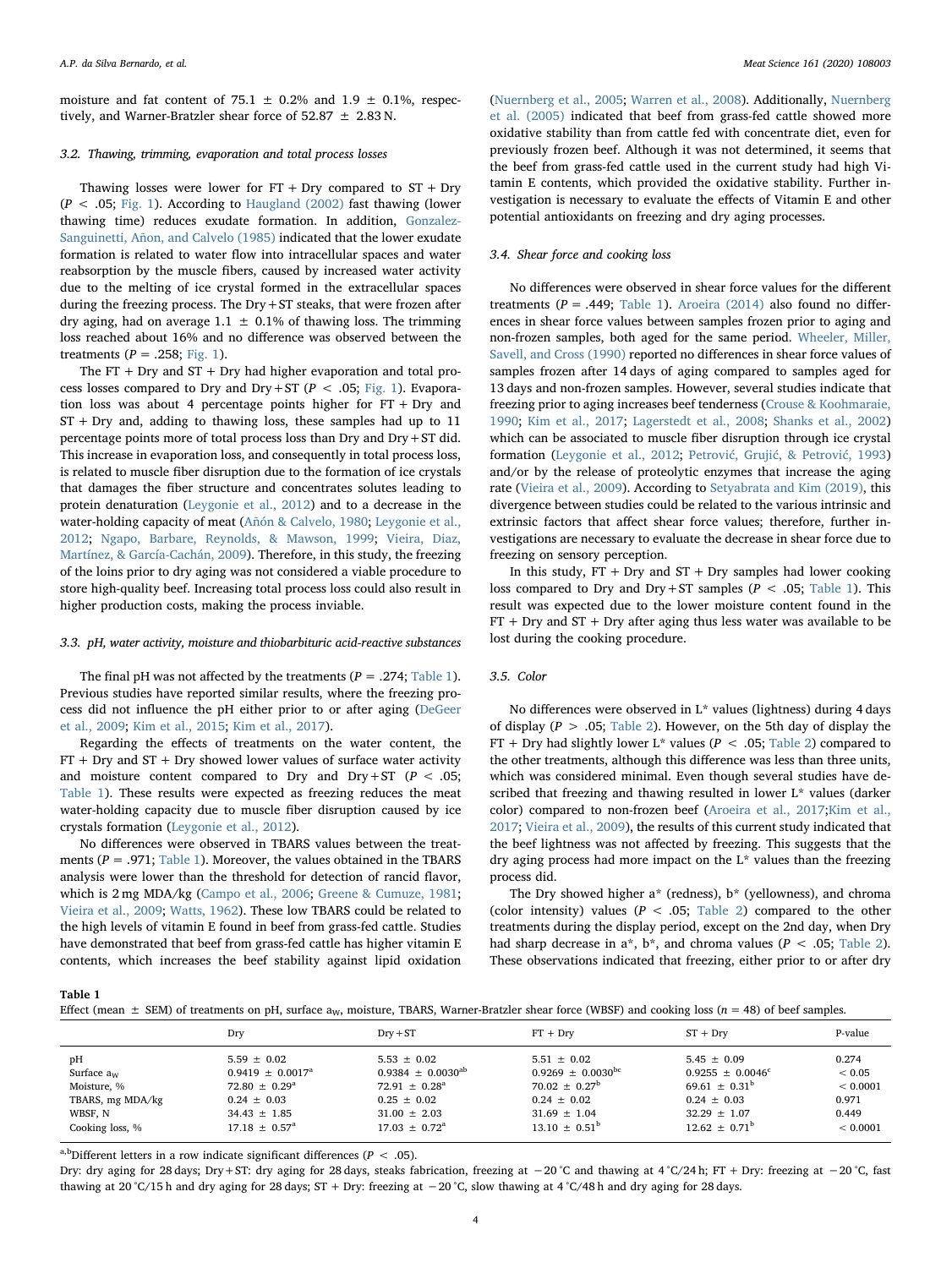#### <span id="page-4-0"></span>Table 2

| Effect (mean $\pm$ SEM) of treatments on L*, a*, b*, chroma and hue parameters of color stability during 5 days of display (n = 48). |  |  |  |
|--------------------------------------------------------------------------------------------------------------------------------------|--|--|--|
|--------------------------------------------------------------------------------------------------------------------------------------|--|--|--|

| Treatment  | Color parameter | Display period (days)         |                          |                                |                               |                               |  |
|------------|-----------------|-------------------------------|--------------------------|--------------------------------|-------------------------------|-------------------------------|--|
|            |                 | 1                             | $\overline{2}$           | 3                              | $\overline{4}$                | 5                             |  |
| Dry        | $L^*$           | $33.95 \pm 0.68$              | $29.19 \pm 0.66$         | $33.48 \pm 1.04$               | $32.71 \pm 0.82$              | $32.47 \pm 0.90^{ab}$         |  |
| $Dry + ST$ |                 | $32.65 \pm 0.78$              | $29.88 \pm 0.66$         | $31.22 \pm 0.65$               | $30.83 \pm 0.62$              | $31.30 \pm 0.51^{ab}$         |  |
| $FT + Dry$ |                 | $34.56 \pm 0.61$              | $28.93 \pm 0.62$         | $31.22 \pm 0.82$               | $31.68 \pm 1.03$              | $29.97 \pm 0.75^{\rm b}$      |  |
| $ST + Dry$ |                 | $35.45 \pm 0.87$              | $31.19 \pm 0.64$         | $32.39 \pm 0.71$               | $33.55 \pm 0.59$              | 32.94 $\pm$ 0.61 <sup>a</sup> |  |
| $P$ -value |                 | 0.070                         | 0.084                    | 0.168                          | 0.102                         | ${}< 0.05$                    |  |
| Dry        | $a^*$           | $23.84 \pm 0.54^a$            | $16.73 \pm 0.83^{ab}$    | $21.69 \pm 0.95^a$             | $20.82 \pm 0.73^{\circ}$      | $21.29 \pm 0.79^a$            |  |
| $Dry + ST$ |                 | $19.25 \pm 0.66^{\rm b}$      | $19.29 \pm 0.47^{\circ}$ | $17.79 \pm 0.43^b$             | $16.61 \pm 0.50^{\rm b}$      | $15.49 \pm 0.40^{\rm b}$      |  |
| $FT + Dry$ |                 | $18.49 \pm 0.81^b$            | $18.76 \pm 0.65^{ab}$    | $15.48 \pm 0.75^{\rm bc}$      | $15.48 \pm 0.82^{\rm bc}$     | $14.46 \pm 0.53^c$            |  |
| $ST + Dry$ |                 | $16.65 \pm 0.83^b$            | $16.43 \pm 0.80^{\rm b}$ | $14.59 \pm 0.79^{\circ}$       | $13.28 \pm 0.54^c$            | $12.12 \pm 0.64^c$            |  |
| $P$ -value |                 | < 0.0001                      | ${}< 0.05$               | < 0.0001                       | < 0.0001                      | < 0.0001                      |  |
| Dry        | $b^*$           | $20.67 \pm 0.42^a$            | $9.56 \pm 0.77^{\rm b}$  | $17.73 \pm 0.94^{\circ}$       | $17.36 \pm 0.53^{\text{a}}$   | $17.65 \pm 0.64^a$            |  |
| $Dry + ST$ |                 | 15.55 $\pm$ 0.57 <sup>b</sup> | $16.32 \pm 0.44^a$       | $16.14 \pm 0.34^{ab}$          | $14.44 \pm 0.49^b$            | $12.94 \pm 0.41^b$            |  |
| $FT + Dry$ |                 | $13.63 \pm 0.71^{\rm bc}$     | $15.81 \pm 0.71^a$       | $13.41 \pm 0.75^{\rm bc}$      | $13.44 \pm 0.82^b$            | $12.14 \pm 0.69^{\rm b}$      |  |
| $ST + Dry$ |                 | $11.60 \pm 0.79$ <sup>c</sup> | $12.25 \pm 0.93^{\rm b}$ | $11.77 \pm 1.02^c$             | $10.76 \pm 0.65^{\circ}$      | $8.94 \pm 0.72^{\circ}$       |  |
| $P$ -value |                 | < 0.0001                      | < 0.0001                 | < 0.0001                       | < 0.0001                      | ${}< 0.0001$                  |  |
| Dry        | Hue angle       | $40.93 \pm 0.25^a$            | $29.49 \pm 0.90^{\circ}$ | 39.14 $\pm$ 0.30 <sup>bc</sup> | $39.86 \pm 0.41$              | 39.69 $\pm$ 0.42 <sup>a</sup> |  |
| $Dry + ST$ |                 | $38.93 \pm 0.52^a$            | $40.22 \pm 0.51^a$       | 42.24 $\pm$ 0.33 <sup>a</sup>  | $40.96 \pm 0.47$              | 39.83 $\pm$ 0.60 <sup>a</sup> |  |
| $FT + Dry$ |                 | $36.30 \pm 0.62^b$            | $40.02 \pm 0.52^a$       | $40.80 \pm 0.54^{ab}$          | $40.83 \pm 0.87$              | $39.73 \pm 0.72^a$            |  |
| $ST + Dry$ |                 | 34.59 $\pm$ 0.78 <sup>b</sup> | $36.25 \pm 0.96^b$       | $38.29 \pm 1.03^c$             | $38.73 \pm 1.06$              | $35.88 \pm 1.20^b$            |  |
| $P$ -value |                 | < 0.0001                      | < 0.0001                 | < 0.0001                       | 0.141                         | ${}< 0.05$                    |  |
| Dry        | Chroma          | $31.56 \pm 0.67^a$            | $19.30 \pm 1.07^{\rm b}$ | $28.02 \pm 1.32^a$             | $27.12 \pm 0.89^a$            | $27.66 \pm 0.99^{\circ}$      |  |
| $Dry + ST$ |                 | $24.75 \pm 0.84^b$            | $25.28 \pm 0.60^a$       | $24.02 \pm 0.53^{\rm b}$       | $22.02 \pm 0.67^{\rm b}$      | $20.19 \pm 0.54^b$            |  |
| $FT + Dry$ |                 | $22.98 \pm 1.05^{\rm bc}$     | $24.55 \pm 0.94^a$       | $20.48 \pm 1.05^{\rm bc}$      | $20.52 \pm 1.12^b$            | $18.91 \pm 0.84^b$            |  |
| $ST + Dry$ |                 | $20.31 \pm 1.11^c$            | $20.52 \pm 1.18^b$       | $18.78 \pm 1.25^c$             | $17.12 \pm 0.78$ <sup>c</sup> | $15.09 \pm 0.92^c$            |  |
| $P$ -value |                 | < 0.0001                      | < 0.0001                 | < 0.0001                       | < 0.0001                      | < 0.0001                      |  |

a,b Different letters in a column, for each color parameter, indicate significant differences ( $P < .05$ ).

Dry: dry aging for 28 days; Dry+ST: dry aging for 28 days, steaks fabrication, freezing at −20 °C and thawing at 4 °C/24 h; FT + Dry: freezing at −20 °C, fast thawing at 20 °C/15 h and dry aging for 28 days; ST + Dry: freezing at −20 °C, slow thawing at 4 °C/48 h and dry aging for 28 days.

#### <span id="page-4-2"></span>Table 3

Microbial counts (log CFU/g  $\pm$  SEM) on beef samples.

| Microbial groups                                                                               | Drv                                                                                                                  |                                                                                                                                    | $FT + Dry$                                                                                                              |                                                                                                                   | $ST + Dry$                                                                                                                       |                                                                                                                   |                                                                                                                   |                                                                                                                         |
|------------------------------------------------------------------------------------------------|----------------------------------------------------------------------------------------------------------------------|------------------------------------------------------------------------------------------------------------------------------------|-------------------------------------------------------------------------------------------------------------------------|-------------------------------------------------------------------------------------------------------------------|----------------------------------------------------------------------------------------------------------------------------------|-------------------------------------------------------------------------------------------------------------------|-------------------------------------------------------------------------------------------------------------------|-------------------------------------------------------------------------------------------------------------------------|
|                                                                                                | Fresh sample                                                                                                         | After dry aging                                                                                                                    | Fresh sample                                                                                                            | After thawing                                                                                                     | After dry aging                                                                                                                  | Fresh sample                                                                                                      | After thawing                                                                                                     | After dry aging                                                                                                         |
| TBC <sup>1</sup><br>PSY <sup>2</sup><br>EB <sup>1</sup><br>LAB <sup>1</sup><br>YM <sup>2</sup> | $2.79 \pm 0.24^{\circ}$<br>$2.58 + 0.29^b$<br>$< 1.00 + 0.00^a$<br>$< 1.26 + 0.14^b$<br>$< 2.00 \pm 0.00^{\text{a}}$ | $3.27 + 0.25^{\circ}$<br>$4.07 \pm 0.34^{\text{ab}}$<br>$< 1.00 + 0.00^{\circ}$<br>$<$ 1.53 + 0.53 <sup>b</sup><br>$3.02 + 0.47^a$ | $3.34 \pm 0.37^{\circ}$<br>$2.55 \pm 0.28^{\rm b}$<br>$< 1.00 + 0.10^{\circ}$<br>$< 1.16 + 0.16^b$<br>$< 2.00 + 0.00^a$ | $3.36 \pm 0.35^{\circ}$<br>$3.04 \pm 0.23^{\rm b}$<br>$< 1.10 + 0.10^a$<br>$< 1.26 + 0.14^b$<br>$< 2.10 + 0.10^a$ | $3.54 \pm 0.16^{\circ}$<br>$4.79 \pm 0.59^{\circ}$<br>$< 1.83 + 0.49^{\circ}$<br>$< 1.80 + 0.41^{ab}$<br>$2.96 \pm 0.32^{\circ}$ | $2.88 \pm 0.44^a$<br>$2.58 \pm 0.29^{\circ}$<br>$< 1.00 + 0.00^a$<br>$< 1.42 + 0.28^{\circ}$<br>$< 2.00 + 0.00^a$ | $2.70 \pm 0.32^{\circ}$<br>$2.98 \pm 0.06^{\circ}$<br>$< 1.00 + 0.00^a$<br>$< 1.10 + 0.10^b$<br>$< 2.00 + 0.00^a$ | $3.18 \pm 0.08^{\circ}$<br>$5.05 \pm 0.14^{\circ}$<br>$< 1.16 + 0.16^a$<br>$2.56 + 0.24^a$<br>$< 2.73 \pm 0.37^{\rm a}$ |

a,b Different letters in a row indicate significant differences ( $P < .05$ ).

Dry: dry aging for 28 days; FT + Dry: freezing at −20 °C, fast thawing at 20 °C/15 h and dry aging for 28 days; ST + Dry: freezing at −20 °C, slow thawing at 4 °C/ 48 h and dry aging for 28 days.

TBC: total bacterial count; PSY: psychrotrophic microorganisms; EB: Enterobacteriaceae; LAB: lactic acid bacteria; YM: yeasts and molds.

<span id="page-4-1"></span><sup>1</sup> Limit of detection: 1 log CFU/g; <sup>2</sup> Limit of detection: 2 log CFU/g.

aging, reduced the beef color stability. Similar results were also observed in other studies, where frozen beef had lower a\* values than non-frozen ([Kim et al., 2015](#page-8-11); [Kim et al., 2017;](#page-8-7) [Setyabrata & Kim, 2019](#page-8-27); [Vieira et al., 2009\)](#page-8-20). The freezing of meat causes muscle fiber disruption and concentration of solutes, which results in protein denaturation, including myoglobin ([Leygonie et al., 2012;](#page-8-10) [Setyabrata & Kim, 2019](#page-8-27)). Thus, freezing increases the susceptibility of myoglobin oxidation [\(Kim](#page-8-11) [et al., 2015;](#page-8-11) [MacDougall, 1982](#page-8-28); [Renerre, 1990;](#page-8-29) [Setyabrata & Kim,](#page-8-27) [2019\)](#page-8-27), and consequently reduces color stability of the frozen/thawed meat compared to non-frozen one. However, in the current study the  $ST + Dry$  had the lowest hue angle values ( $P < .05$ ; [Table 2](#page-4-0)) during display compared to the other treatments, excepting on the 4th day where there was no difference between the treatments ( $P = .141$ ; [Table 2](#page-4-0)). For meat color analysis, the increase of hue values during display storage correspond to more discoloration ([Kim et al., 2017](#page-8-7); [Vieira et al., 2009\)](#page-8-20). Overall, hue angle showed similar values throughout the display period within each treatment.

## 3.6. Microbiological analyses

The samples analyzed prior to aging and freezing (fresh samples) showed low microbial load, TBC ranged from 2.79 to 3.34 log CFU/g, PSY was around 2.55 log CFU/g and LAB from  $< 1.16$  to  $< 1.42$  log CFU/g. Enterobacteriaceae and yeasts and molds were below the limit of detection (1 log CFU/g for ENT; 2 log CFU/g for YM). These results are similar to others reported in the literature ([DeGeer et al., 2009](#page-7-0); [Li et al.,](#page-8-30) [2014;](#page-8-30) [Li, Babol, Wallby, & Lundström, 2013\)](#page-8-31).

Favorable conditions for microbial growth may occur during meat thawing, due to cell disruption and destruction of muscle fibers caused by freezing [\(Choe, Stuart, & Kim, 2016\)](#page-7-15). The temperature increase and exudate release create an ideal environment for microbial development ([Gill, 2014](#page-7-16)). However, in the current study no statistical difference  $(P > .05)$  was observed among fresh samples and the samples analyzed immediately after thawing.

After 28 days of dry aging, for TBC and PSY, the highest counts obtained were 3.54  $\log$  CFU/g in FT + Dry samples and 5.05  $\log$  CFU/g in ST + Dry samples, respectively, corroborating with [Ahnström,](#page-7-17)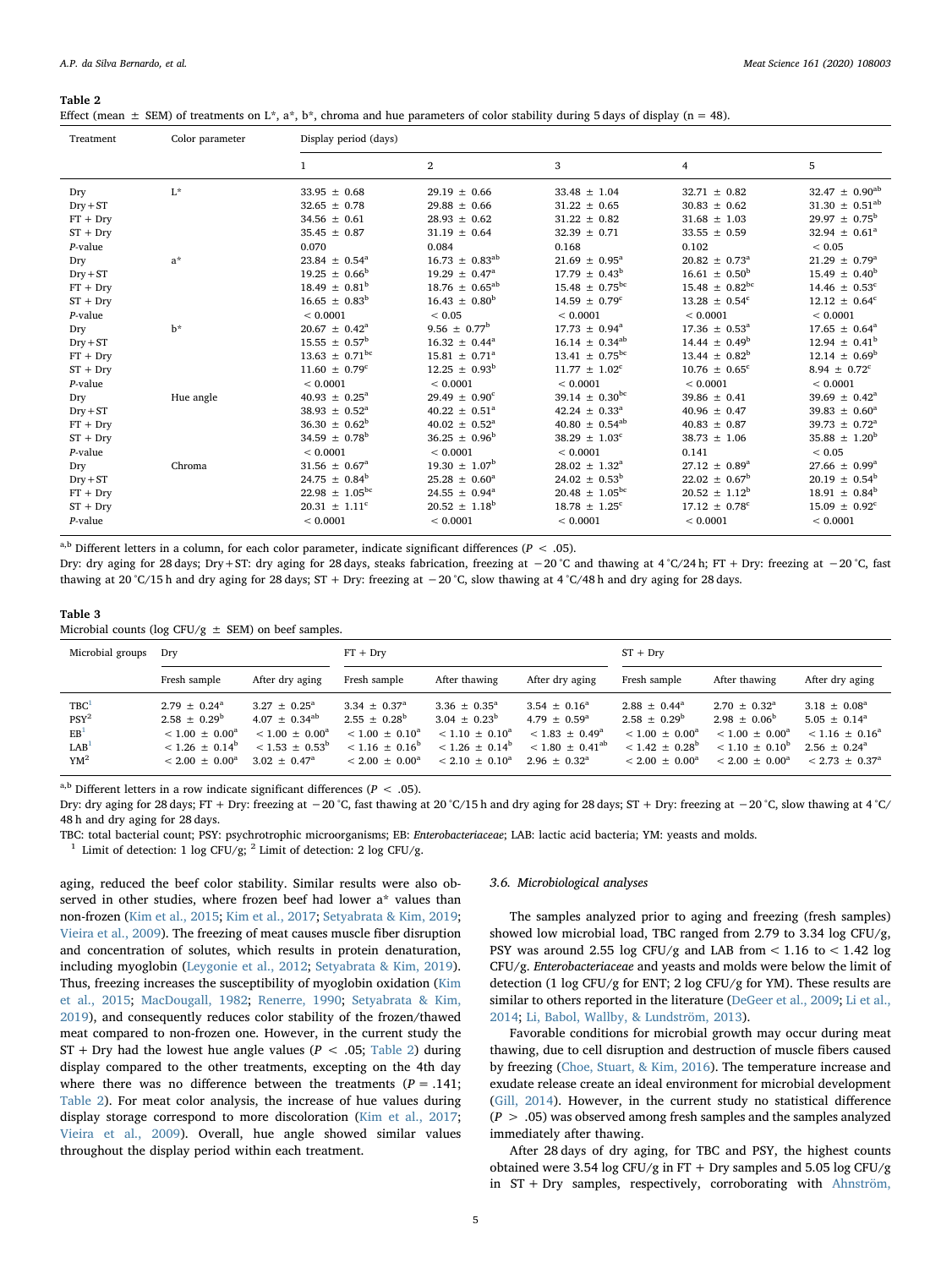## <span id="page-5-0"></span>Table 4

Volatile compounds identified in cooked beef samples regard aging and freezing treatments (pooled sample).

| Groups                  | Class                   | Compound                                | Fresh sample | Dry         | $Dry + ST$  | $FT + Dry$  | $ST + Dry$  |
|-------------------------|-------------------------|-----------------------------------------|--------------|-------------|-------------|-------------|-------------|
| All treatments          | Alcohols                | 1-Penten-3-ol                           | $\mathbf x$  | $\mathbf x$ | $\mathbf x$ | $\mathbf x$ | $\mathbf x$ |
|                         | Alcohols                | 1-Hexanol                               | $\mathbf x$  | $\mathbf x$ | $\mathbf x$ | $\mathbf x$ | $\mathbf x$ |
|                         | Alcohols                | 1-Hexanol, 2-ethyl-                     | $\mathbf x$  | $\mathbf x$ | $\mathbf x$ | $\mathbf x$ | $\mathbf x$ |
|                         | Alcohols                | 1-Pentanol                              | $\mathbf x$  | $\mathbf x$ | $\mathbf x$ | $\mathbf x$ | $\mathbf x$ |
|                         | Alcohols                | Ethanol, 2-butoxy-                      | $\mathbf x$  | $\mathbf x$ | $\mathbf x$ | $\mathbf x$ | $\mathbf x$ |
|                         | Aldehydes               | Butanal, 2-methyl-                      | $\mathbf x$  | $\mathbf x$ | $\mathbf x$ | $\mathbf x$ | $\mathbf x$ |
|                         | Aldehydes               | Butanal, 3-methyl-                      | $\mathbf x$  | $\mathbf x$ | $\mathbf x$ | $\mathbf x$ | $\mathbf x$ |
|                         | Aldehydes               | Octanal                                 | $\mathbf x$  | $\mathbf x$ | $\mathbf x$ | $\mathbf x$ | $\mathbf x$ |
|                         | Aldehydes               | Heptanal                                | $\mathbf x$  | $\mathbf x$ | $\mathbf x$ | $\mathbf x$ | $\mathbf x$ |
|                         | Aldehydes               | Nonanal                                 | $\mathbf x$  | $\mathbf x$ | $\mathbf x$ | $\mathbf x$ | $\mathbf x$ |
|                         | Aldehydes               | Pentanal                                | $\mathbf x$  | $\mathbf x$ | $\mathbf x$ | $\mathbf x$ | $\mathbf x$ |
|                         | Aldehydes               | Hexanal                                 | $\mathbf x$  | $\mathbf x$ | $\mathbf x$ | $\mathbf x$ | $\mathbf x$ |
|                         | Aldehydes               | Decanal                                 | $\mathbf x$  | $\mathbf x$ | $\mathbf x$ | $\mathbf x$ | $\mathbf x$ |
|                         | Aromatic C.             | Ethylbenzene                            | $\mathbf x$  | $\mathbf x$ | $\mathbf x$ | $\mathbf x$ | $\mathbf x$ |
|                         | Aromatic C.             | Furan, 2-pentyl-                        | $\mathbf x$  | $\mathbf x$ | $\mathbf x$ | $\mathbf x$ | $\mathbf x$ |
|                         | Aromatic C.             | Toluene                                 | $\mathbf x$  | $\mathbf x$ | $\mathbf x$ | $\mathbf x$ | $\mathbf x$ |
|                         | Aromatic C.             | Benzaldehyde                            | $\mathbf x$  | $\mathbf x$ | $\mathbf x$ | $\mathbf x$ | $\mathbf x$ |
|                         | Carboxylic Ac.          | Pentanoic acid                          | $\mathbf x$  | $\mathbf x$ | $\mathbf x$ | $\mathbf x$ | $\mathbf x$ |
|                         | Ketones                 | 5-Hepten-2-one, 6-methyl-               | $\mathbf x$  | $\mathbf x$ | $\mathbf x$ | $\mathbf x$ | $\mathbf x$ |
|                         | Ketones                 | 2-Heptanone                             | $\mathbf x$  | $\mathbf x$ | $\mathbf x$ | $\mathbf x$ | $\mathbf x$ |
|                         | Ketones                 | 2-Pentanone                             | $\mathbf x$  | $\mathbf x$ | $\mathbf x$ | $\mathbf x$ | $\mathbf x$ |
|                         | Ketones                 | 2,3-Octanedione                         | $\mathbf x$  | $\mathbf x$ | $\mathbf x$ | $\mathbf x$ | $\mathbf x$ |
|                         | Ketones                 | 2-Butanone, 3-hydroxy-                  | $\mathbf x$  | $\mathbf x$ | $\mathbf x$ | $\mathbf x$ | $\mathbf x$ |
|                         | Lactone                 | Butyrolactone                           | $\mathbf x$  | $\mathbf x$ | $\mathbf x$ | $\mathbf x$ | $\mathbf x$ |
|                         | Sulfur C.               | Dimethyl trisulfide                     | $\mathbf x$  | $\mathbf x$ | $\mathbf x$ | $\mathbf x$ | $\mathbf x$ |
|                         | Sulfur C.               | Disulfide, dimethyl                     | $\mathbf x$  | $\mathbf x$ | $\mathbf x$ | $\mathbf x$ | $\mathbf x$ |
| Fresh sample (non-aged) | Alcohols                | 1-Undecanol                             | $\mathbf x$  |             |             |             |             |
|                         | Alcohols                | 1-Octanol                               | $\mathbf x$  |             |             |             |             |
|                         | Aldehydes               | Undecanal                               | $\mathbf x$  |             |             |             |             |
|                         | Esters                  | Formic acid, pentyl ester               | $\mathbf x$  |             |             |             |             |
|                         | Hydrocarbons            | $2$ -Octene, $(Z)$ -                    | $\mathbf x$  |             |             |             |             |
|                         | Hydrocarbons            | 1-Octene                                | $\mathbf x$  |             |             |             |             |
|                         | Hydrocarbons            | Tridecane                               | $\mathbf x$  |             |             |             |             |
|                         | Hydrocarbons            | Hexane                                  | $\mathbf x$  |             |             |             |             |
|                         | Hydrocarbons            | Octane                                  | $\mathbf x$  |             |             |             |             |
|                         | Ketones                 | 2-Heptanone, 6-methyl-                  | $\mathbf x$  |             |             |             |             |
| Never frozen            | Alcohols                | 6-Hepten-1-ol                           |              | $\mathbf x$ |             |             |             |
|                         | Carboxylic Ac.          | Nonanoic acid                           |              | $\mathbf x$ |             |             |             |
|                         | Hydrocarbons            | 1,3-Octadiene                           |              | $\mathbf x$ |             |             |             |
| Dry-aged                | Alcohols                | 1-Butanol                               |              | $\mathbf x$ | $\mathbf x$ | $\mathbf x$ | $\mathbf x$ |
|                         | Alcohols                | 1-Butanol, 3-methyl-                    |              | $\mathbf x$ | $\mathbf x$ | $\mathbf x$ | $\mathbf x$ |
|                         | Alcohols                | 2,3-Butanediol                          |              | $\mathbf x$ | $\mathbf x$ | $\mathbf x$ | $\mathbf x$ |
|                         | Aldehydes               | 2-Butenal, 2-methyl-, (E)-              |              | $\mathbf x$ | $\mathbf x$ | $\mathbf x$ | $\mathbf x$ |
|                         | Carboxylic acid         | Hexanoic acid                           |              | $\mathbf x$ | $\mathbf x$ | $\mathbf x$ | $\mathbf x$ |
|                         | Esters                  | <b>Ethyl Acetate</b>                    |              | $\mathbf x$ | $\mathbf x$ | $\mathbf x$ | $\mathbf x$ |
|                         | Hydrocarbons            | Ethane, (methylthio)-                   |              | $\mathbf x$ | $\mathbf x$ | $\mathbf x$ | $\mathbf x$ |
|                         | Hydrocarbons            | Nonane, 5-butyl-                        |              | $\mathbf x$ | $\mathbf x$ | $\mathbf x$ | $\mathbf x$ |
|                         | Ketones                 | 2,3-Butanedione                         |              | $\mathbf x$ | $\mathbf x$ | $\mathbf x$ | $\mathbf x$ |
| Frozen                  | Alcohols                | 2-Propanol, 1-methoxy-                  |              |             | $\mathbf x$ |             | $\mathbf x$ |
|                         | Alcohols                | 1-Butanol, 2-methyl-, $(.+/-.)$ -       |              |             |             | x           |             |
|                         | Alcohols                | 2,3-Butanediol, [R-(R@,R@)]-            |              |             |             | $\mathbf x$ | $\mathbf x$ |
|                         | Alcohols                | Benzyl Alcohol                          |              |             | $\mathbf x$ |             |             |
|                         | Aromatic C.             | Thiazole                                |              |             |             | $\mathbf x$ |             |
|                         | Carboxylic Ac.          | Octanoic Acid                           |              |             | $\mathbf x$ |             |             |
|                         | Esters                  | Propanoic acid, 2-hydroxy-, ethyl ester |              |             | $\mathbf x$ |             |             |
|                         | Ether                   | n-Butyl ether                           |              |             | $\mathbf x$ | $\mathbf x$ | $\mathbf x$ |
|                         | Ketones                 | 2-Heptanone, 3-methyl-                  |              |             |             |             | $\mathbf x$ |
|                         | Ketones                 | 2-Heptanone, 4,6-dimethyl-              |              |             |             | $\mathbf x$ | $\mathbf x$ |
| Not grouped             | Alcohols                | 3-Buten-1-ol, 3-methyl-                 | $\mathbf x$  | $\mathbf x$ | $\mathbf x$ | $\mathbf x$ |             |
|                         | Alcohols                | 1-Heptanol                              | $\mathbf x$  | $\mathbf x$ | $\mathbf x$ |             |             |
|                         | Alcohols                | 1-Octen-3-ol                            | $\mathbf x$  | $\mathbf x$ | $\mathbf x$ |             |             |
|                         | Alcohols                | 1-Propanol, 2-methyl-                   |              | $\mathbf x$ | $\mathbf x$ | $\mathbf x$ |             |
|                         | Aldehydes               | Butanal                                 |              | $\mathbf x$ |             |             |             |
|                         | Aldehydes               | 2-Butenal, 3-methyl-                    |              | $\mathbf x$ |             | $\mathbf x$ | $\mathbf x$ |
|                         | Aldehydes               | Methional/propanal, 3-methylthio        |              | $\mathbf x$ |             | $\mathbf x$ | $\mathbf x$ |
|                         | Carboxylic Ac.          | Butanoic acid, 3-methyl-                |              | $\mathbf x$ |             | $\mathbf x$ | $\mathbf x$ |
|                         | Hydrocarbons            | Nonane                                  | $\mathbf x$  | $\mathbf x$ | $\mathbf x$ |             | $\mathbf x$ |
|                         | Hydrocarbons            | 1-Heptene                               | $\mathbf x$  | $\mathbf x$ |             | $\mathbf x$ | $\mathbf x$ |
|                         | Hydrocarbons            | Decane<br>Pentadecane                   | $\mathbf x$  | $\mathbf x$ |             |             |             |
|                         | Hydrocarbons<br>Ketones | 2,3-Pentanedione                        |              | $\mathbf x$ |             | $\mathbf x$ | $\mathbf x$ |
|                         | Ketones                 | 2-Butanone                              | $\mathbf x$  | $\mathbf x$ |             | $\mathbf x$ | $\mathbf x$ |
|                         |                         |                                         | $\mathbf x$  |             | $\mathbf x$ |             |             |

(continued on next page)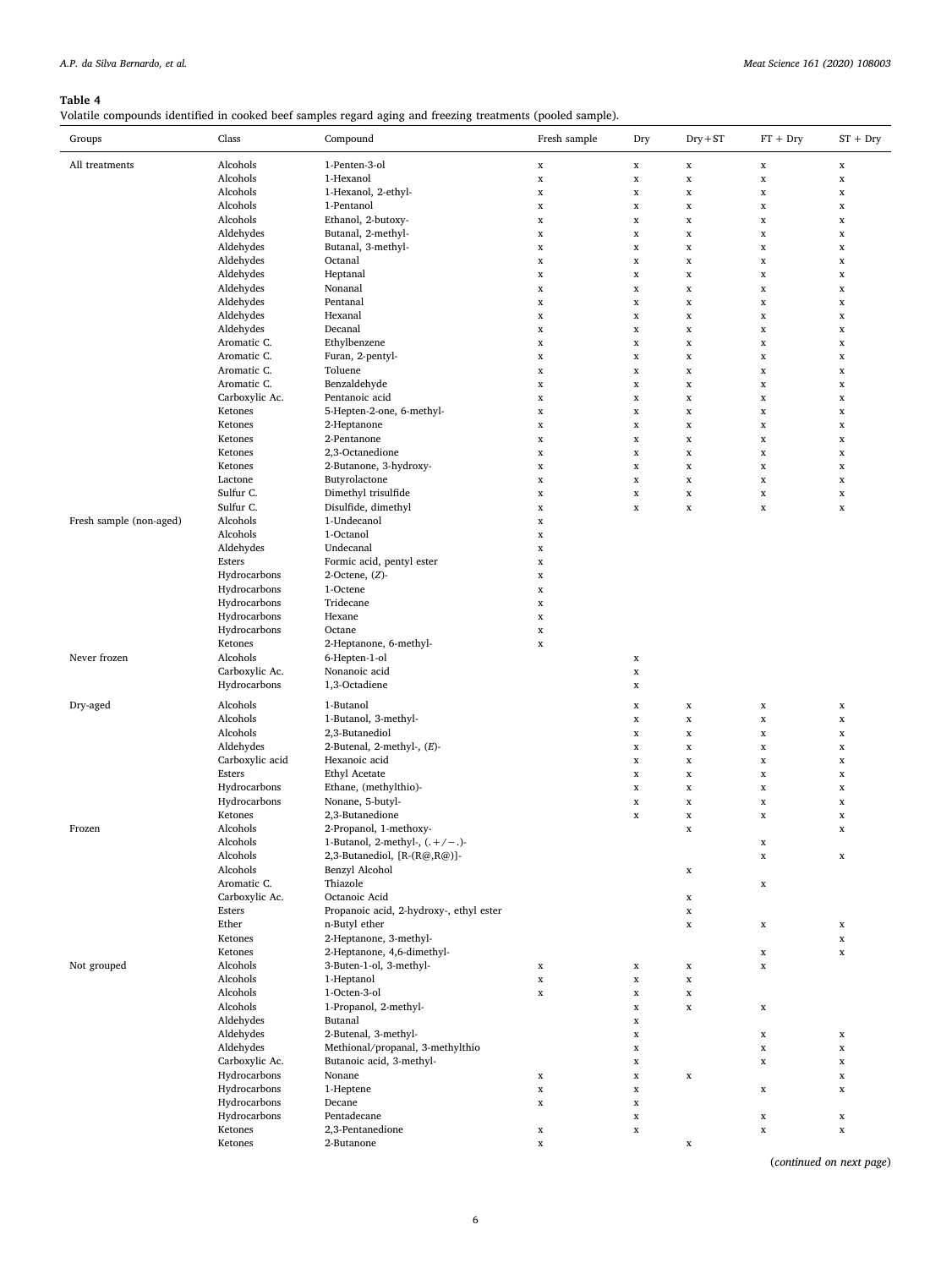#### Table 4 (continued)

| Groups | Class<br>- - - - | Compound       | Fresh sample | Dry | $Drv + ST$ | <b>ET</b><br>$+$ Dry | ST<br>$+$ Dry |
|--------|------------------|----------------|--------------|-----|------------|----------------------|---------------|
|        | Terpenoids       | .alpha.-Pinene |              |     | ≖          |                      | $\mathbf{v}$  |

Dry: dry aging for 28 days; Dry+ST: dry aging for 28 days, steaks fabrication, freezing at −20 °C and thawing at 4 °C/24 h; FT + Dry: freezing at −20 °C, fast thawing at 20 °C/15 h and dry aging for 28 days; ST + Dry: freezing at −20 °C, slow thawing at 4 °C/48 h and dry aging for 28 days.

<span id="page-6-0"></span>

Fig. 2. Principal component analysis (PCA) score plot of cooked beef samples and volatile compounds. Fresh Sample: non-aged beef; Dry: dry aging for 28 days; Dry+ST: dry aging for 28 days, steaks fabrication, freezing at −20 °C and thawing at 4 °C/24 h; FT + Dry: freezing at −20 °C, fast thawing at 20 °C/15 h and dry aging for 28 days; ST + Dry: freezing at −20 °C, slow thawing at 4 °C/48 h and dry aging for 28 days.

[Seyfert, Hunt, and Johnson \(2006\)](#page-7-17), [Gudjónsdóttir et al. \(2015\),](#page-8-32) and [Li](#page-8-31) [et al. \(2013\).](#page-8-31) For LAB, 2.56 log CFU/g was achieved in the ST + Dry samples, similar values have been reported in dry-aged beef ([Hulánková, Kameník, Saláková, Závodský, & Borilova, 2018](#page-8-33)). Enteroba÷cteriaceae were < 2 log CFU/g and YM  $\leq$  3 log CFU/g. The PSY counts obtained in  $FT + Dry$  and  $ST + Dry$  were approximately 1 log CFU/g higher than Dry; nevertheless, the results were not statistically different ( $P > .05$ ; [Table 3\)](#page-4-2). LAB counts were higher for ST + Dry compared to Dry ( $P < .05$ ), but similar to FT + Dry counts. Aspergillus sp. was isolated in 75% of the  $FT + Dry$  samples. In addition, *Clados*porium sp. was identified in 25% of the FT + Dry and  $ST$  + Dry samples. Although commonly found in refrigerated meats ([Fung, 2014](#page-7-18)), there were no previous reports on the presence of these molds in dryaged beef. Therefore, the data indicated that freezing prior to dry aging had no major impact on the microbial load. In addition, all the processes resulted in microbiological counts  $\leq$  5 log CFU/g, i.e., had an acceptable microbiological quality ([Feiner, 2006](#page-7-19); [Hulánková et al.,](#page-8-33) [2018\)](#page-8-33).

#### 3.7. Volatile compounds qualitative profile

Altogether, 73 volatile compounds were identified and classified as alcohols ( $n = 19$ ), aldehydes ( $n = 13$ ), ketones ( $n = 13$ ), hydrocarbons  $(n = 12)$ , aromatic compounds  $(n = 5)$ , carboxylic acids  $(n = 4)$ , esters  $(n = 3)$ , sulfur compounds  $(n = 2)$ , ether  $(n = 1)$  or terpenoid  $(n = 1)$ . Twenty-six of these compounds were found in all samples analyzed. Many of these compounds detected in all samples are commonly related to cooked beef, for example 1-Hexanol, 2-ethyl- (green); 1-Pentanol (mild, fruit); Octanal (fatty, green); Heptanal (fatty); Pentanal (almond, pungent, malt); Hexanal (grassy taste); 2-Heptanone (fruity); Benzaldehyde (burning aromatic taste) ([Calkins & Hodgen, 2007](#page-7-20); [Faridnia et al., 2015](#page-7-21); [Insausti, Beriain, Gorraiz, & Purroy, 2002\)](#page-8-34). Several volatile compounds found in cooked meat include products of lipid oxidation, for example, hydrocarbons, aldehydes, ketones, alcohols, carboxylic acids, and esters ([Mottram, 1998](#page-8-35)).

In this study, 10 volatile compounds were found only in non-aged samples (fresh) and nine compounds in aged samples, frozen or nonfrozen ([Table 4](#page-5-0)). Therefore, it can be suggested that the volatile compounds found in non-aged samples were transformed into other products, when submitted to aging, as they did not appear in the aged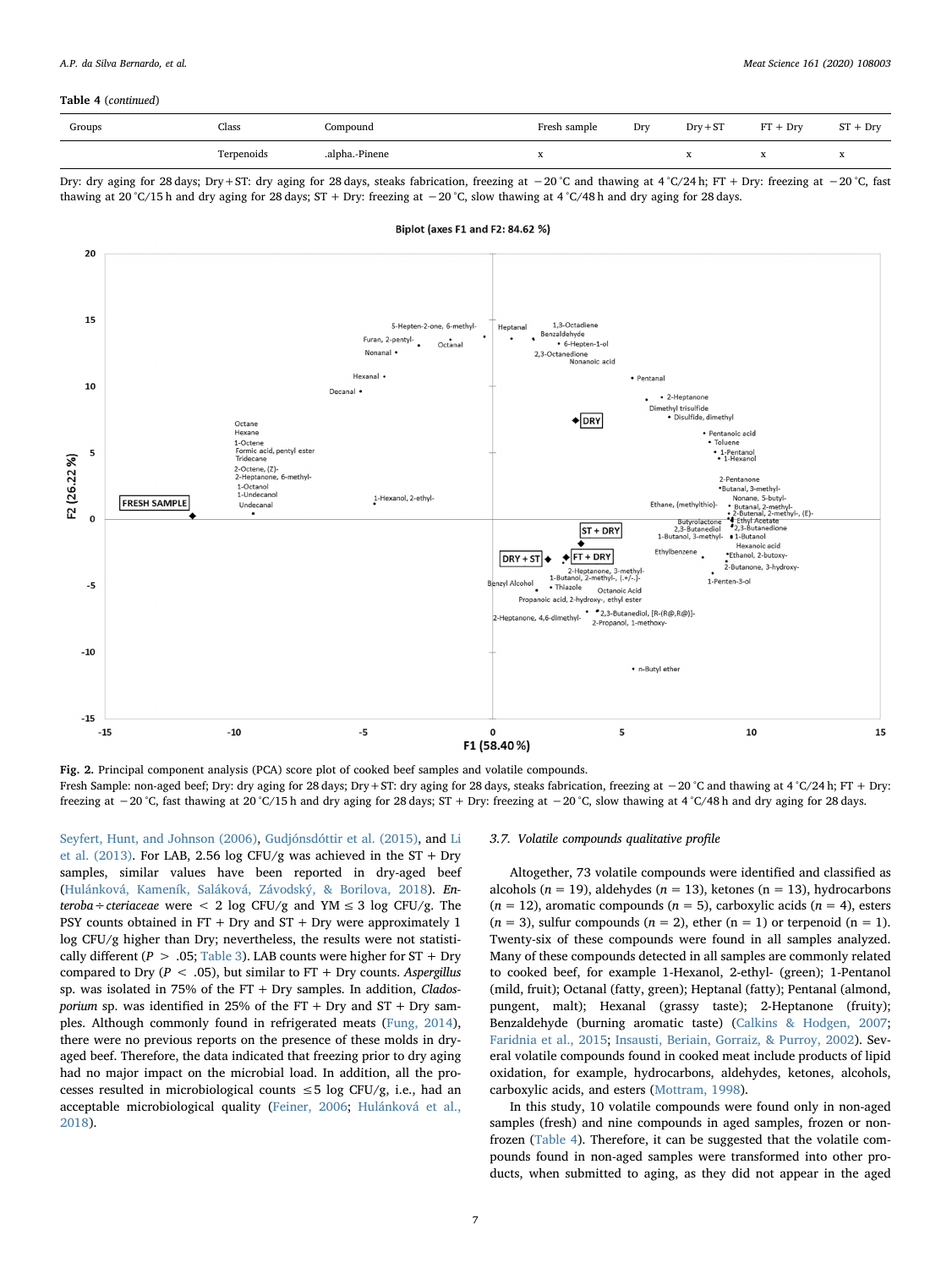samples, frozen or non-frozen. Generally, hydrocarbons do not have odoriferous importance and many of them were isolated in non-aged samples (fresh): 2- octene (Z)-, 1- octene, tridecane, hexane, octane. While in dry-aged samples, only two hydrocarbons were found: ethane (methylthio)- and nonane 5-butyl.

Three volatile compounds were only detected in non-frozen dryaged samples ([Table 4\)](#page-5-0). From these compounds, nonanoic acid is found in both dry and wet-aged beef ([King, Matthews, Rule, & Field, 1995](#page-8-36)), and 1,3 octadiene is found in beef [\(Calkins & Hodgen, 2007](#page-7-20)). Studies indicated that, in aged beef, volatile compounds from fatty acid oxidation increases and affect the beef flavor intensity ([Gorraiz, Beriain,](#page-7-22) [Chasco, & Insausti, 2002;](#page-7-22) [Khan, Jo, & Tariq, 2015\)](#page-8-37).

In relation to the frozen samples, thiazoles, a product formed from lipid oxidation products combined with Maillard reaction compounds were found. Additionally, other compounds found included ketones (2 heptanone 3 methyl and 2-heptanone, 4,6 dimethyl - both associated to "green" flavor); octanoic acid (fatty, soapy, rancid, cheesy); benzyl alcohol (bitter); 2,3 butanediol (buttery); 1-butanol, 2-methyl  $(+/-)$ (roasted, onion); 2-propanol, 1-methoxy (compound found in coffee).

Several studies have reported that the freezing/thawing process increases lipid oxidation compared to non-frozen aged meat [\(Ali,](#page-7-23) [Rajput, Li, Zhang, & Zhou, 2016;](#page-7-23) [Hansen et al., 2004](#page-8-38); [Setyabrata & Kim,](#page-8-27) [2019;](#page-8-27) [Xia, Kong, Liu, & Liu, 2009\)](#page-8-39). Lipid oxidation is the major form of deterioration in frozen meat and results in the accumulation of volatile carbonyls, alcohols, and acids, which are responsible for off-flavors ([Utrera, Parra, & Estévez, 2014](#page-8-40)). Moreover, ketones are some of the main aroma compounds derived from lipid oxidation [\(Resconi,](#page-8-41) [Escudero, & Campo, 2013\)](#page-8-41). However, in this study, TBARS values were low, under the threshold for detection of rancid flavor, and no differences between treatments were observed ([Table 1](#page-3-0)), although different compounds related to lipid oxidation were identified in the aged samples, frozen or non-frozen [\(Table 4\)](#page-5-0). This suggested that, regardless of the treatment, volatile compounds were formed due to the lipid oxidation, possibly in low quantities. These results could be better explained by further investigations about the effects of vitamin E and other potential antioxidants on beef from grass-fed cattle submitted to freezing and dry aging processes, and by the quantification of volatile compounds identified in this study.

A PCA [\(Fig. 2\)](#page-6-0) was created to illustrate the differences between each treatment based on individual volatile compounds. The first principal component (PC1) described 58.40% and the second principal component (PC2) described 26.22% of the total variation. The PC1 indicated a distinct difference between non-aged (fresh samples) and the other treatments, while the PC2 explained the differences between non-frozen and frozen treatments. The frozen samples, either prior to or after aging, were located in the lower right quadrant clearly separated from the dry-aged samples, located in the top right quadrant. These results indicated that both aging and freezing process modify the volatile compounds profile compared to non-aged beef. In addition, volatile compounds from lipid and protein degradation were identified in this study, which could affect the meat flavor. Therefore, further investigations are suggested to evaluate the effects of freezing and dry aging processes on the beef sensory attributes.

## 4. Conclusion

Freezing, prior to or after dry aging, changed the volatile compounds profile compared to non-frozen samples, although no differences were observed in lipid oxidation. Freezing prior to dry aging had no significant effect on the microbiological counts compared to nonfrozen dry-aged samples. However, freezing prior to dry aging greatly increased the evaporation and total process loss, reducing moisture content, water activity, and cooking loss. Therefore, freezing the loins prior to dry aging was not considered a viable process. The freezing after dry aging did not have a major impact on the physical-chemical traits; however, further studies on sensory attributes are recommended

to validate the consumer acceptance and the viability of freezing after dry aging, to preserve dry-aged beef for a longer period and, consequently, increase the opportunities for this high value market.

#### Declaration of Competing Interest

The authors declare no conflict of interest.

## Acknowledgements

This research was supported by the São Paulo Research Foundation - FAPESP (Project: 2016/02853-9) and financed in part by the Coordenação de Aperfeiçoamento de Pessoal de Nível Superior - Brasil (CAPES) - Finance Code 001. The author would like to thank the Conselho Nacional de Desenvolvimento Científico e Tecnológico (CNPq, Brazil) for providing the financial support for scholarship and Dr. Marina Venturini Copetti of the Universidade Federal de Santa Maria for the identification of the molds.

#### References

- <span id="page-7-17"></span>[Ahnström, M. L., Seyfert, M., Hunt, M. C., & Johnson, D. E. \(2006\). Dry aging of beef in a](http://refhub.elsevier.com/S0309-1740(19)30646-1/rf0005) [bag highly permeable to water vapour.](http://refhub.elsevier.com/S0309-1740(19)30646-1/rf0005) Meat Sci. 73(4), 674–679.
- <span id="page-7-23"></span>[Ali, S., Rajput, N., Li, C., Zhang, W., & Zhou, G. \(2016\). E](http://refhub.elsevier.com/S0309-1740(19)30646-1/rf0010)ffect of freeze-thaw cycles on [lipid oxidation and myowater in broiler chickens.](http://refhub.elsevier.com/S0309-1740(19)30646-1/rf0010) Revista Brasileira de Ciência Avícola, 18[\(1\), 35](http://refhub.elsevier.com/S0309-1740(19)30646-1/rf0010)–40.
- <span id="page-7-9"></span>AMSA (2012). Meat color measurement guidelines. [Champaign, IL: American Meat Science](http://refhub.elsevier.com/S0309-1740(19)30646-1/rf0015) [Association.](http://refhub.elsevier.com/S0309-1740(19)30646-1/rf0015)
- <span id="page-7-8"></span>AMSA (2015). [Research guidelines for cookery, sensory evaluation, and instrumental tender](http://refhub.elsevier.com/S0309-1740(19)30646-1/rf0020)ness measurements of meat. [Champaign, IL: American Meat Science Association](http://refhub.elsevier.com/S0309-1740(19)30646-1/rf0020).
- <span id="page-7-11"></span>[Añón, M. C., & Calvelo, A. \(1980\). Freezing rate e](http://refhub.elsevier.com/S0309-1740(19)30646-1/rf0025)ffects on the drip loss of frozen beef. [Meat Sci. 4](http://refhub.elsevier.com/S0309-1740(19)30646-1/rf0025), 1–14.
- <span id="page-7-5"></span>AOAC (1990). Offi[cial methods of analysis.](http://refhub.elsevier.com/S0309-1740(19)30646-1/rf0030) Association of Official Analytical Chemists (pp. 99–[101\). \(15th ed.\). Washington, D.C](http://refhub.elsevier.com/S0309-1740(19)30646-1/rf0030).
- <span id="page-7-13"></span>Aroeira, C. N. (2014). [Efeito do congelamento prévio à maturaç](http://refhub.elsevier.com/S0309-1740(19)30646-1/rf0035)ão na maciez e cor da carne de [tourinhos Nelore e Aberdeen Angus.](http://refhub.elsevier.com/S0309-1740(19)30646-1/rf0035) Universidade Federal de Lavras.
- <span id="page-7-14"></span>[Aroeira, C. N., de Almeida Torres Filho, R., Fontes, P. R., de Lemos Souza Ramos, A., de](http://refhub.elsevier.com/S0309-1740(19)30646-1/rf0040) [Miranda Gomide, L. A., Ladeira, M. M., & Ramos, E. M. \(2017\). E](http://refhub.elsevier.com/S0309-1740(19)30646-1/rf0040)ffect of freezing [prior to aging on myoglobin redox forms and CIE color of beef from Nellore and](http://refhub.elsevier.com/S0309-1740(19)30646-1/rf0040) [Aberdeen Angus cattle.](http://refhub.elsevier.com/S0309-1740(19)30646-1/rf0040) Meat Sci. 125, 16–21.
- <span id="page-7-6"></span>[Bligh, E. G., & Dyer, W. J. \(1959\). A rapid method of total lipid extraction and pur](http://refhub.elsevier.com/S0309-1740(19)30646-1/rf0045)ification. [Can. J. Biochem. Physiol. 37](http://refhub.elsevier.com/S0309-1740(19)30646-1/rf0045), 911–917.
- <span id="page-7-7"></span>[Bruna, J. M., Ordóñez, J. A., Fernández, M., Herranz, B., & De La Hoz, L. \(2001\).](http://refhub.elsevier.com/S0309-1740(19)30646-1/rf0050) [Microbial and physico-chemical changes during the ripening of dry fermented sau](http://refhub.elsevier.com/S0309-1740(19)30646-1/rf0050)sages superfi[cially inoculated with or having added an intracellular cell-free extract](http://refhub.elsevier.com/S0309-1740(19)30646-1/rf0050) of [Penicillium aurantiogriseum](http://refhub.elsevier.com/S0309-1740(19)30646-1/rf0050). Meat Sci. 59(1), 87–96.
- <span id="page-7-20"></span><span id="page-7-12"></span>[Calkins, C. R., & Hodgen, J. M. \(2007\). A fresh look at meat](http://refhub.elsevier.com/S0309-1740(19)30646-1/rf0055) flavor. Meat Sci. 77(1), 63–80. [Campo, M. M., Nute, G. R., Hughes, S. I., Enser, M., Wood, J. D., & Richardson, R. I.](http://refhub.elsevier.com/S0309-1740(19)30646-1/rf0060)
- <span id="page-7-15"></span>[\(2006\). Flavour perception of oxidation in beef.](http://refhub.elsevier.com/S0309-1740(19)30646-1/rf0060) Meat Sci. 72, 303–311. [Choe, J.-H., Stuart, A., & Kim, Y. H. B. \(2016\). E](http://refhub.elsevier.com/S0309-1740(19)30646-1/rf0065)ffect of different aging temperatures prior
- [to freezing on meat quality attributes of frozen/thawed lamb loins.](http://refhub.elsevier.com/S0309-1740(19)30646-1/rf0065) Meat Sci. 116, 158–[164](http://refhub.elsevier.com/S0309-1740(19)30646-1/rf0065).
- <span id="page-7-3"></span>Crouse, J. D., & Koohmaraie, M. (1990). Eff[ect of freezing of beef on subsequent aging](http://refhub.elsevier.com/S0309-1740(19)30646-1/rf0070) [and shear force.](http://refhub.elsevier.com/S0309-1740(19)30646-1/rf0070) J. Food Sci. 55, 573–574.
- <span id="page-7-0"></span>[DeGeer, S. L., Hunt, M. C., Bratcher, C. L., Crozier-dodson, B. A., Johnson, D. E., & Stika,](http://refhub.elsevier.com/S0309-1740(19)30646-1/rf0075) J. F. (2009). Eff[ects of dry aging of bone-in and boneless strip loins using two aging](http://refhub.elsevier.com/S0309-1740(19)30646-1/rf0075) [processes for two aging times.](http://refhub.elsevier.com/S0309-1740(19)30646-1/rf0075) Meat Sci. 83(4), 768–774.
- <span id="page-7-1"></span>[Dikeman, M. E., Obuz, E., Gök, V., Akkaya, L., & Stroda, S. \(2013\). E](http://refhub.elsevier.com/S0309-1740(19)30646-1/rf0080)ffects of dry, vacuum, [and special bag aging; USDA quality grade; and end-point temperature on yields and](http://refhub.elsevier.com/S0309-1740(19)30646-1/rf0080) [eating quality of beef Longissimus lumborum steaks.](http://refhub.elsevier.com/S0309-1740(19)30646-1/rf0080) Meat Sci. 94(2), 228–233.
- <span id="page-7-21"></span>[Faridnia, F., Ma, Q. L., Bremer, P. J., Burritt, D. J., Hamid, N., & Oey, I. \(2015\). E](http://refhub.elsevier.com/S0309-1740(19)30646-1/rf0085)ffect of [freezing as pre-treatment prior to pulsed electric](http://refhub.elsevier.com/S0309-1740(19)30646-1/rf0085) field processing on quality traits of beef muscles. [Innovative Food Sci. Emerg. Technol. 29](http://refhub.elsevier.com/S0309-1740(19)30646-1/rf0085), 31–40.
- <span id="page-7-19"></span>Feiner, G. (2006). [Meat products handbook: Practical science and technology](http://refhub.elsevier.com/S0309-1740(19)30646-1/rf0090) (1st ed.). [Cambridge: Woodhead Publishing](http://refhub.elsevier.com/S0309-1740(19)30646-1/rf0090).
- <span id="page-7-2"></span>[Ferraz, J. B. S., & Felício, P. E. \(2010\). Production systems](http://refhub.elsevier.com/S0309-1740(19)30646-1/rf0095) – An example from Brazil. Meat [Sci. 84](http://refhub.elsevier.com/S0309-1740(19)30646-1/rf0095), 238–243.
- <span id="page-7-18"></span>[Fung, D. Y. C. \(2014\). Yeasts and molds.](http://refhub.elsevier.com/S0309-1740(19)30646-1/rf0100) Encyclopedia of Meat Sciences(2nd ed.). 2. [Encyclopedia of Meat Sciences](http://refhub.elsevier.com/S0309-1740(19)30646-1/rf0100) (pp. 835–846). Elsevier.
- <span id="page-7-16"></span>[Gill, C. O. \(2014\). Spoilage, factors a](http://refhub.elsevier.com/S0309-1740(19)30646-1/rf0105)ffecting: Microbiological. Encyclopedia of Meat Sciences(2nd ed.). 3. [Encyclopedia of Meat Sciences](http://refhub.elsevier.com/S0309-1740(19)30646-1/rf0105) (pp. 388–393). Elsevier.
- <span id="page-7-10"></span>[Gonzalez-Sanguinetti, S., Añon, M. C., & Calvelo, A. \(1985\). E](http://refhub.elsevier.com/S0309-1740(19)30646-1/rf0110)ffect of thawing rate on the [exudate production of frozen beef.](http://refhub.elsevier.com/S0309-1740(19)30646-1/rf0110) J. Food Sci. 50, 697–700.
- <span id="page-7-22"></span>[Gorraiz, C., Beriain, M. J., Chasco, J., & Insausti, K. \(2002\). E](http://refhub.elsevier.com/S0309-1740(19)30646-1/rf0115)ffect of aging time on volatile compounds, odor, and flavor [of cooked beef from Pirenaica and Friesian bulls](http://refhub.elsevier.com/S0309-1740(19)30646-1/rf0115) and heifers. [Journal of Food Science, 67](http://refhub.elsevier.com/S0309-1740(19)30646-1/rf0115)(3), 916–922.
- <span id="page-7-4"></span>[Grayson, A. L., King, D. A., Shackelford, S. D., Koohmaraie, M., & Wheeler, T. L. \(2014\).](http://refhub.elsevier.com/S0309-1740(19)30646-1/rf0120) [Freezing and thawing or freezing, thawing, and aging e](http://refhub.elsevier.com/S0309-1740(19)30646-1/rf0120)ffects on beef tenderness. American [Society of Animal Science2735](http://refhub.elsevier.com/S0309-1740(19)30646-1/rf0120)–2740.